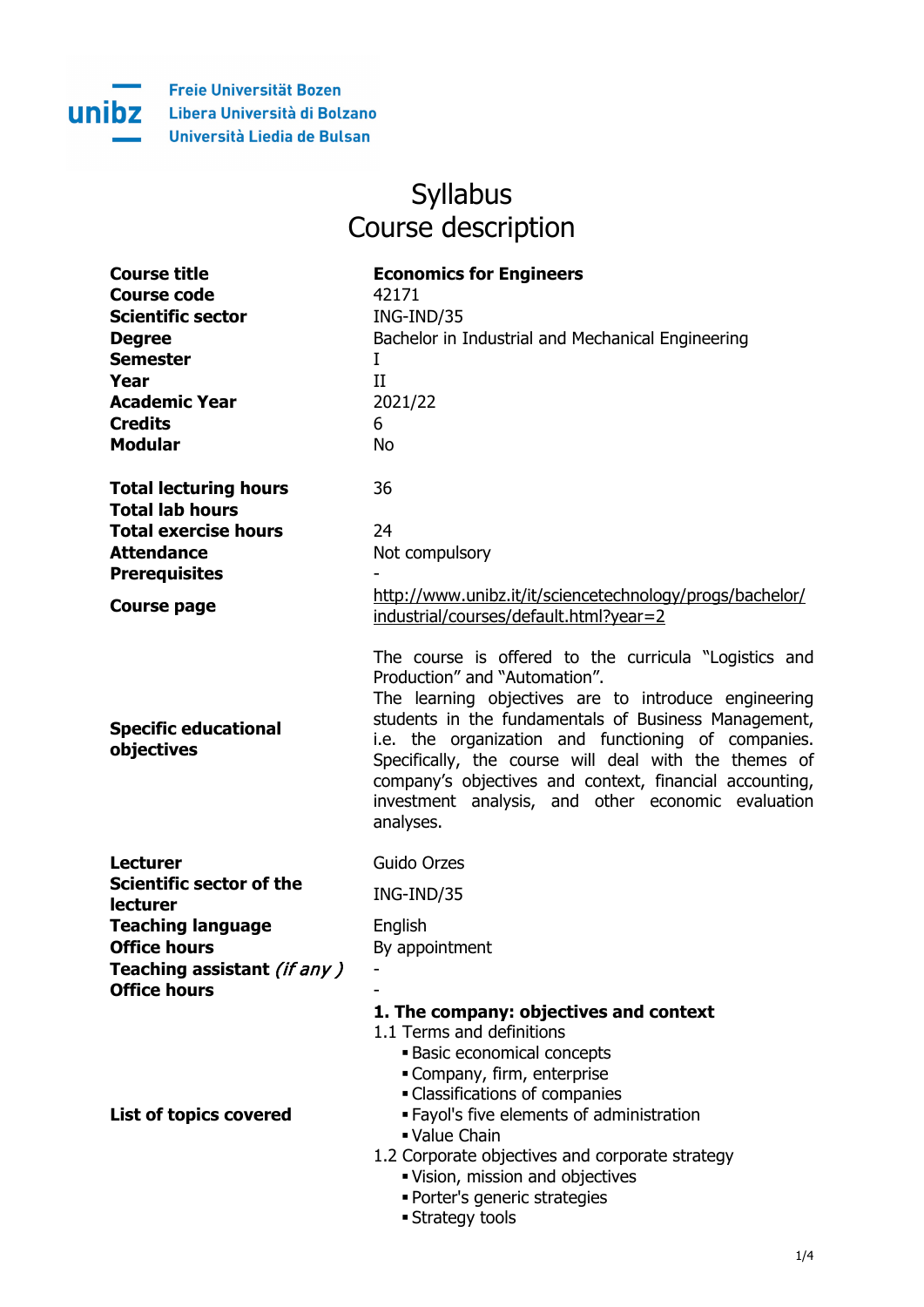

 $\ddot{r}$ 

**Freie Universität Bozen UNIDZ** Libera Università di Bolzano Università Liedia de Bulsan

|                        | 2. Essentials of financial accounting<br>• Terms and definitions<br><b>Basic accounting principles</b><br><b>Balance sheet and income statement</b><br>. Financial statement preparation<br>- Ratio analysis                                                                                     |
|------------------------|--------------------------------------------------------------------------------------------------------------------------------------------------------------------------------------------------------------------------------------------------------------------------------------------------|
|                        | 3. Investment analysis<br>• Terms and definitions<br>- Repayment plans<br>- Actualization and capitalization<br>. Investment analysis and evaluation (Discounted Pay-<br>back period, Net present value, Internal rate of return,<br>External rate of return, Benefit-cost ratio)<br>■ Inflation |
|                        | 4. Other economic evaluation analyses<br>• Classification of costs<br>Break-even point<br>• Make or buy choices                                                                                                                                                                                  |
| <b>Teaching format</b> | The teaching format is based on frontal lectures,<br>exercises and a game-based business simulation. In<br>addition to a solid theoretical background, special<br>attention will be dedicated to examples, exercises and<br>case studies discussion.                                             |

|                          | <b>Intended Learning Outcomes (ILO)</b><br>Knowledge and understanding<br>1. General knowledge of the various tasks, methods and<br>techniques of financial accounting and investment<br>analysis<br>2. Knowledge of the main the economic and operational<br>factors linked to the strategic choices of the<br>companies and of the main strategy tools |
|--------------------------|----------------------------------------------------------------------------------------------------------------------------------------------------------------------------------------------------------------------------------------------------------------------------------------------------------------------------------------------------------|
| <b>Learning outcomes</b> | Applying knowledge and understanding<br>3. Ability to evaluate investment initiatives, the economic<br>and financial solidity of economic and financial plans<br>about the launch of new products or the adoption of<br>new business models                                                                                                              |
|                          | Knowledge and understanding<br>4. Basic understanding of management and business<br>administration                                                                                                                                                                                                                                                       |
|                          | Applying knowledge and understanding<br>5. Ability to "virtually" manage a company (game-based<br>business simulation)                                                                                                                                                                                                                                   |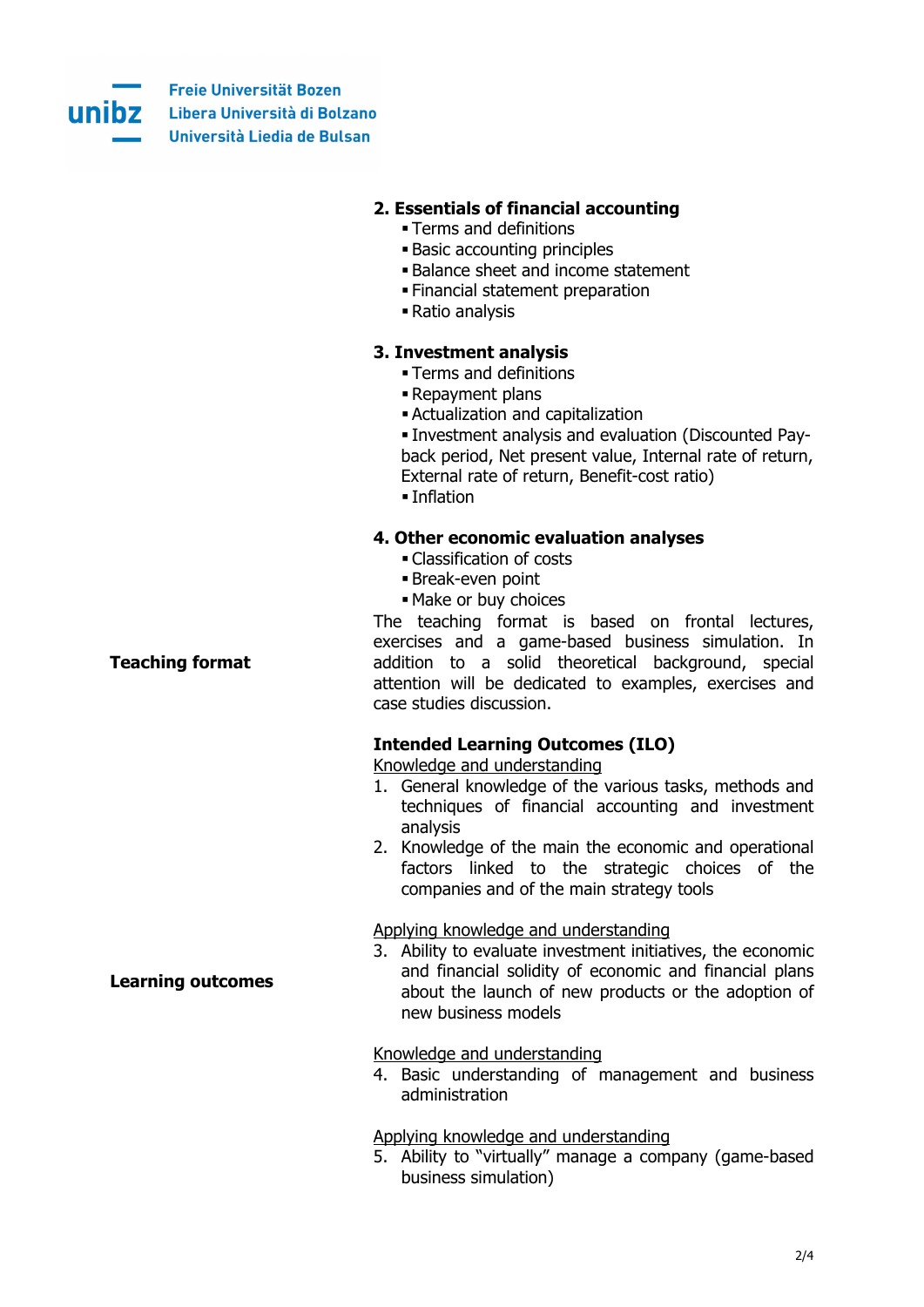

| Making judgements<br>6. Systems Thinking - overview of the business<br>organization<br>7. Ability to transfer the knowledge and methods learned<br>to real practical applications                             |
|---------------------------------------------------------------------------------------------------------------------------------------------------------------------------------------------------------------|
| <b>Communication skills</b><br>8. Ability to structure and prepare a presentation<br>describing company strategy and management with<br>business language<br>9. Oral communication skills (business language) |
| Ability to learn<br>10. Ability to autonomously extend the knowledge<br>acquired during the study course by reading and<br>understanding                                                                      |

|                                                               | <b>Formative assessment</b>                                                                                                                                                                                                                                                                                                                                                                                                                                                                      |                  |                                                                  |                         |
|---------------------------------------------------------------|--------------------------------------------------------------------------------------------------------------------------------------------------------------------------------------------------------------------------------------------------------------------------------------------------------------------------------------------------------------------------------------------------------------------------------------------------------------------------------------------------|------------------|------------------------------------------------------------------|-------------------------|
|                                                               | <b>Form</b>                                                                                                                                                                                                                                                                                                                                                                                                                                                                                      | Length /duration |                                                                  | <b>ILOs</b><br>assessed |
|                                                               | In class<br>exercises                                                                                                                                                                                                                                                                                                                                                                                                                                                                            | 4 X 30 minutes   |                                                                  | 1, 4                    |
|                                                               | In class<br>group works                                                                                                                                                                                                                                                                                                                                                                                                                                                                          | 2 X 30 minutes   |                                                                  | 2, 3                    |
| <b>Assessment</b>                                             | <b>Summative assessment</b>                                                                                                                                                                                                                                                                                                                                                                                                                                                                      |                  |                                                                  |                         |
|                                                               | <b>Form</b>                                                                                                                                                                                                                                                                                                                                                                                                                                                                                      | $\frac{9}{0}$    | Length<br>/duration                                              | <b>ILOs</b><br>assessed |
|                                                               | Written exam<br>- exercises                                                                                                                                                                                                                                                                                                                                                                                                                                                                      | 65%              | 3 exercises (1<br>hour)                                          | 1, 4                    |
|                                                               | Written exam<br>- theory                                                                                                                                                                                                                                                                                                                                                                                                                                                                         | 25%              | 2-3 open-ended<br>questions of 200<br>words each (30<br>minutes) | 2, 3                    |
|                                                               | <b>Business</b><br>Game                                                                                                                                                                                                                                                                                                                                                                                                                                                                          | 10%              | 6 hours (in class)                                               | $1 - 10$                |
| <b>Assessment language</b>                                    | English                                                                                                                                                                                                                                                                                                                                                                                                                                                                                          |                  |                                                                  |                         |
| <b>Evaluation criteria and</b><br>criteria for awarding marks | The final mark is the sum of the marks of the different<br>parts of the exam. The assessment of the written part is<br>based on ability to solve simple exercises about the topics<br>of the course, clarity of answers, mastery of language<br>(also with respect to teaching language), ability to<br>summarize and establish relationships between topics.<br>The assessment of the business game is based on ability<br>to work in a team and skills of creativity and critical<br>thinking. |                  |                                                                  |                         |

| <b>Required readings</b> | notoc<br>slides and<br>∩ore∙ |
|--------------------------|------------------------------|
|                          |                              |